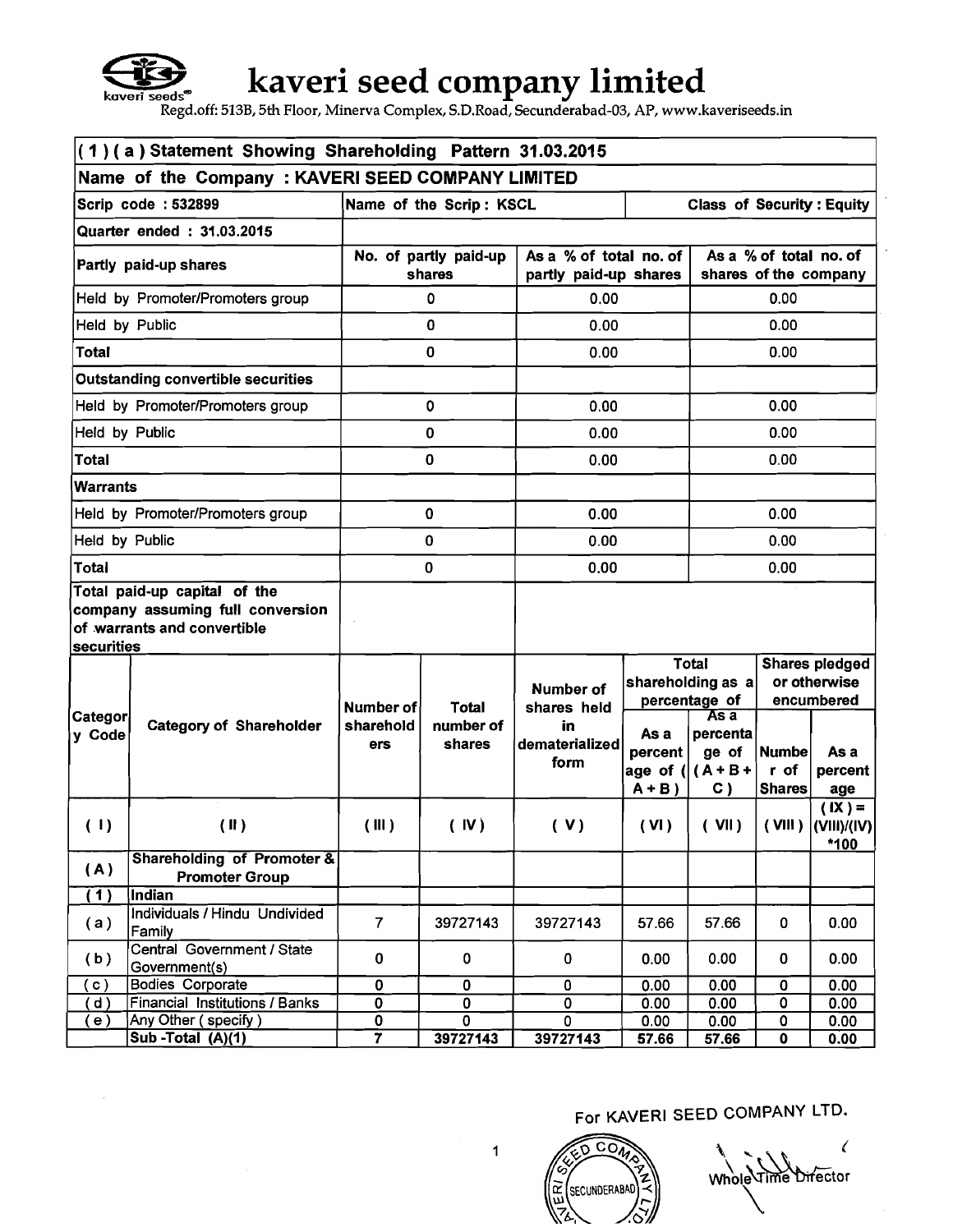| (2)            | Foreign                                                    |                           |                         |                                                    |        |              |                                                    |              |
|----------------|------------------------------------------------------------|---------------------------|-------------------------|----------------------------------------------------|--------|--------------|----------------------------------------------------|--------------|
|                | Individuals (Non Resident                                  |                           |                         |                                                    |        |              |                                                    |              |
| (a)            | Individuals / Foreign                                      | 0                         | 0                       | 0                                                  | 0.00   | 0.00         | 0                                                  | 0.00         |
|                | individuals                                                |                           |                         |                                                    |        |              |                                                    |              |
| b)             | <b>Bodies Corporate</b>                                    | $\overline{\mathfrak{o}}$ | $\overline{\mathbf{0}}$ | $\overline{0}$                                     | 0.00   | 0.00         | 0                                                  | 0.00         |
| $\mathbf{c}$ ) | Institutions                                               | $\overline{\mathbf{0}}$   | $\overline{\mathbf{0}}$ | $\overline{\mathbf{0}}$                            | 0.00   | 0.00         | 0                                                  | 0.00         |
| $\mathsf{d}$ ) | Any Other (specify)                                        | $\overline{\mathbf{0}}$   | 0                       | $\overline{\mathbf{0}}$<br>$\overline{\mathbf{0}}$ | 0.00   | 0.00         | $\overline{0}$                                     | 0.00<br>0.00 |
|                | Sub - Total (A)(2)<br><b>Total Shareholding of</b>         | $\overline{\mathbf{0}}$   | $\mathbf 0$             |                                                    | 0.00   | 0.00         | 0.00                                               |              |
|                | <b>Promoter and Promoter</b>                               |                           |                         |                                                    |        |              |                                                    |              |
|                | Group (A) = (A)(1) + (A)(                                  | $\overline{7}$            | 39727143                | 39727143                                           | 57.66  | 57.66        | 0.00                                               | 0.00         |
|                | 2 ነ                                                        |                           |                         |                                                    |        |              |                                                    |              |
| <b>B</b> )     | <b>Public Shareholding</b>                                 |                           |                         |                                                    |        |              |                                                    |              |
| (1)            | <b>Institutions</b>                                        |                           |                         |                                                    |        |              |                                                    |              |
| a)             | Mutual Funds / UTI                                         | 46                        | 4588125                 | 4588125                                            | 6.66   | 6.66         | 0                                                  | 0.00         |
| (b)            | Financial Institutions / Banks                             | $\overline{\mathbf{3}}$   | 10408                   | 10408                                              | 0.02   | 0.02         | 0                                                  | 0.00         |
| (c)            | Central Government / State                                 | $\mathbf 0$               | $\mathbf 0$             | 0                                                  | 0.00   | 0.00         | $\mathbf 0$                                        | 0.00         |
|                | Government(s)                                              |                           |                         |                                                    |        |              |                                                    |              |
| ( d )          | <b>Venture Capital Funds</b>                               | $\overline{0}$            | $\mathbf 0$             | 0                                                  | 0.00   | 0.00         | $\pmb{0}$                                          | 0.00         |
| (e)            | Insurance Companies                                        | $\overline{\mathbf{0}}$   | $\mathbf 0$             | $\overline{0}$                                     | 0.00   | 0.00         | $\overline{\mathbf{0}}$                            | 0.00         |
| (1)            | Foreign Institutional Investors<br>Foreign Venture Capital | 125                       | 15338991                | 15338991                                           | 22.26  | 22.26        | 0                                                  | 0.00         |
| (g)            | Investors                                                  | 0                         | $\mathbf 0$             | 0                                                  | 0.00   | 0.00         | $\mathbf 0$                                        | 0.00         |
| (h)            | Any Other                                                  | $\mathbf 0$               | $\Omega$                | 0                                                  | 0.00   | 0.00         | $\overline{\mathbf{0}}$                            | 0.00         |
|                | Sub - Total (B)(1)                                         | $\overline{174}$          | 19937524                | 19937524                                           | 28.94  | 28.94        | $\mathbf 0$                                        | 0.00         |
| (2)            | <b>Non - Institutions</b>                                  |                           |                         |                                                    |        |              |                                                    |              |
| а)             | <b>Bodies Corporate</b>                                    | 404                       | 3233489                 | 3233489                                            | 4.69   | 4.69         | 0                                                  | 0.00         |
| (b)            | Individuals -                                              |                           |                         |                                                    |        |              |                                                    |              |
|                | I - Individual Shareholders                                | 12286                     |                         |                                                    | 5.42   | 5.42         | $\mathbf{0}$                                       | 0.00         |
|                | holding nominal share capital<br>up to Rs.1 lakh           |                           | 3735930                 | 3710859                                            |        |              |                                                    |              |
|                |                                                            |                           |                         |                                                    |        |              |                                                    |              |
|                | II - Individual shareholders                               |                           |                         |                                                    |        |              |                                                    |              |
|                | holding nominal shares                                     | 10 <sub>1</sub>           | 1646031                 | 1646031                                            | 2.39   | 2.39         | 0                                                  | 0.00         |
|                | capital in excess of Rs.1 lakh                             |                           |                         |                                                    |        |              |                                                    |              |
| (c)            | Any Other                                                  |                           |                         |                                                    |        |              |                                                    |              |
|                | I - Directors / Relatives                                  | 0                         | $\mathbf{0}$            | $\mathbf 0$                                        | 0.00   | 0.00         | 0                                                  | 0.00         |
|                | I - NRI                                                    | 451                       | 419422                  | 419422                                             | 0.61   | 0.61         | 0                                                  | 0.00         |
|                | II - OCBs                                                  | $\mathbf{2}$              | 77249                   | 77249                                              | 0.11   | 0.11         | $\overline{\mathbf{0}}$                            | 0.00         |
|                | II - Clearing Member<br>iv - Trust                         | 133<br>$\mathbf{0}$       | 119407<br>$\mathbf{0}$  | 119407                                             | 0.17   | 0.17<br>0.00 | $\overline{\mathbf{0}}$<br>$\overline{\mathbf{0}}$ | 0.00         |
|                | Sub - Total (B)( $2$ )                                     |                           |                         | 0                                                  | 0.00   |              |                                                    | 0.00         |
|                | <b>Total Public Shareholding</b>                           | 13286                     | 9231528                 | 9206457                                            | 13.40  | 13.40        | 0                                                  | 0.00         |
|                | $B$ ) = (B) (1) + (B)(2)                                   | 13460                     | 29169052                | 29143981                                           | 42.34  | 42.34        | 0                                                  | 0.00         |
|                | Total ( A ) + ( B )                                        | 13467                     | 68896195                | 68871124                                           | 100.00 | 100.00       | $\overline{\mathbf{0}}$                            | 0.00         |
|                | Share held by Custodians                                   |                           |                         |                                                    |        |              |                                                    |              |
|                | and against which                                          |                           |                         |                                                    |        |              |                                                    |              |
| (C)            | <b>Depository Receipts have</b>                            | 0                         | 0                       | 0                                                  | 0.00   | 0.00         | $\mathbf{0}$ .                                     | 0.00         |
|                | been issued                                                |                           |                         |                                                    |        |              |                                                    |              |
|                | GRAND TOTAL (A)+(B)+(C)                                    | 13467                     | 68896195                | 68871124                                           | 100.00 | 100.00       | $\mathbf 0$                                        | 0.00         |

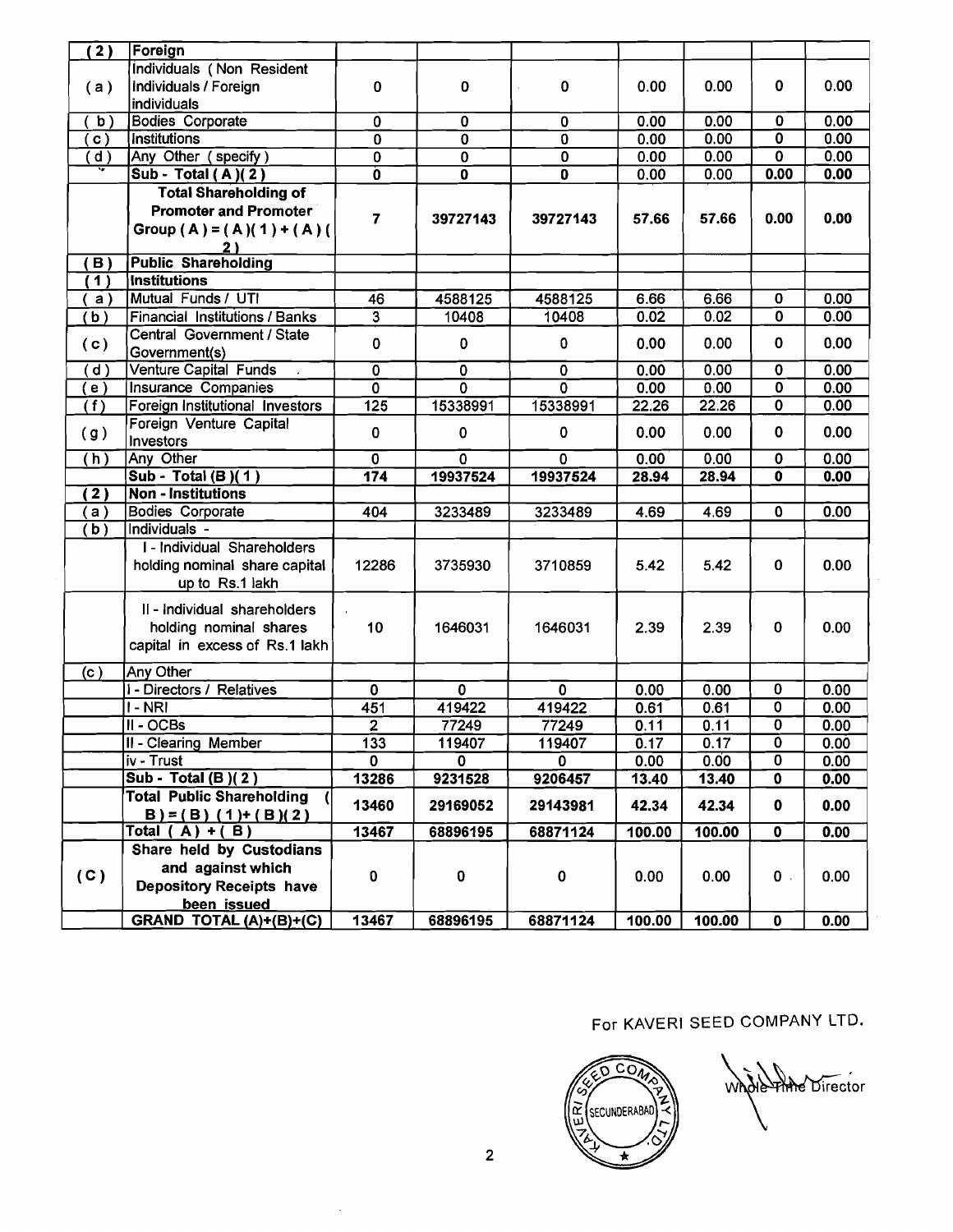| Statement showing sharheolding of persons belonging to the category Promoters and |
|-----------------------------------------------------------------------------------|
| Promoter Group as on 31.03.2015                                                   |

|       | SI.No. Name of Shareholder |          | <b>Total Shares held</b>                  | <b>Shares Pledged or otherwise</b><br>encumbered |                     |                                                                                    |  |
|-------|----------------------------|----------|-------------------------------------------|--------------------------------------------------|---------------------|------------------------------------------------------------------------------------|--|
|       |                            | Number   | As a % of<br>grand total<br>$(A)+(B)+(C)$ | Number                                           | lAs a<br>е          | lAs a % of<br>Percentag grand total<br> (A)+(B)+( C) <br>of sub-<br> clause (l)(a) |  |
| (1)   | (II)                       | (III)    | (IV)                                      | (V)                                              | (VI=(V)/III*<br>100 | (VII)                                                                              |  |
|       | <b>G.V.BHASKAR RAO</b>     | 6031990  | 8.76                                      |                                                  |                     | 0                                                                                  |  |
| $2 -$ | G.V.BHASKAR RAO(HUF)       | 11240645 | 16.32                                     |                                                  |                     | 0                                                                                  |  |
| 3     | <b>G.VANAJA DEVI</b>       | 15270448 | 22.16                                     |                                                  |                     | $\overline{0}$                                                                     |  |
| 4     | <b>G.PAWAN</b>             | 2509000  | 3.64                                      |                                                  |                     | $\overline{0}$                                                                     |  |
| 5     | <b>R.VENU MANOHAR RAO</b>  | 2422910  | 3.52                                      |                                                  |                     | $\overline{0}$                                                                     |  |
| 6     | VAMSHEEDHAR CHENNAMANENI.  | 1323255  | 1.92                                      |                                                  |                     | $\mathbf{0}$                                                                       |  |
|       | C MITHUN CHAND.            | 928895   | 1.35                                      |                                                  |                     | $\mathbf{0}$                                                                       |  |
|       | Total                      | 39727143 | 57.66                                     |                                                  | 0                   | $\boldsymbol{0}$                                                                   |  |

 $\bar{z}$ 

For KAVERI SEED COMPANY LTD.

 $\sim 10^{11}$  km s  $^{-1}$ 

Whole Fime Director (2)

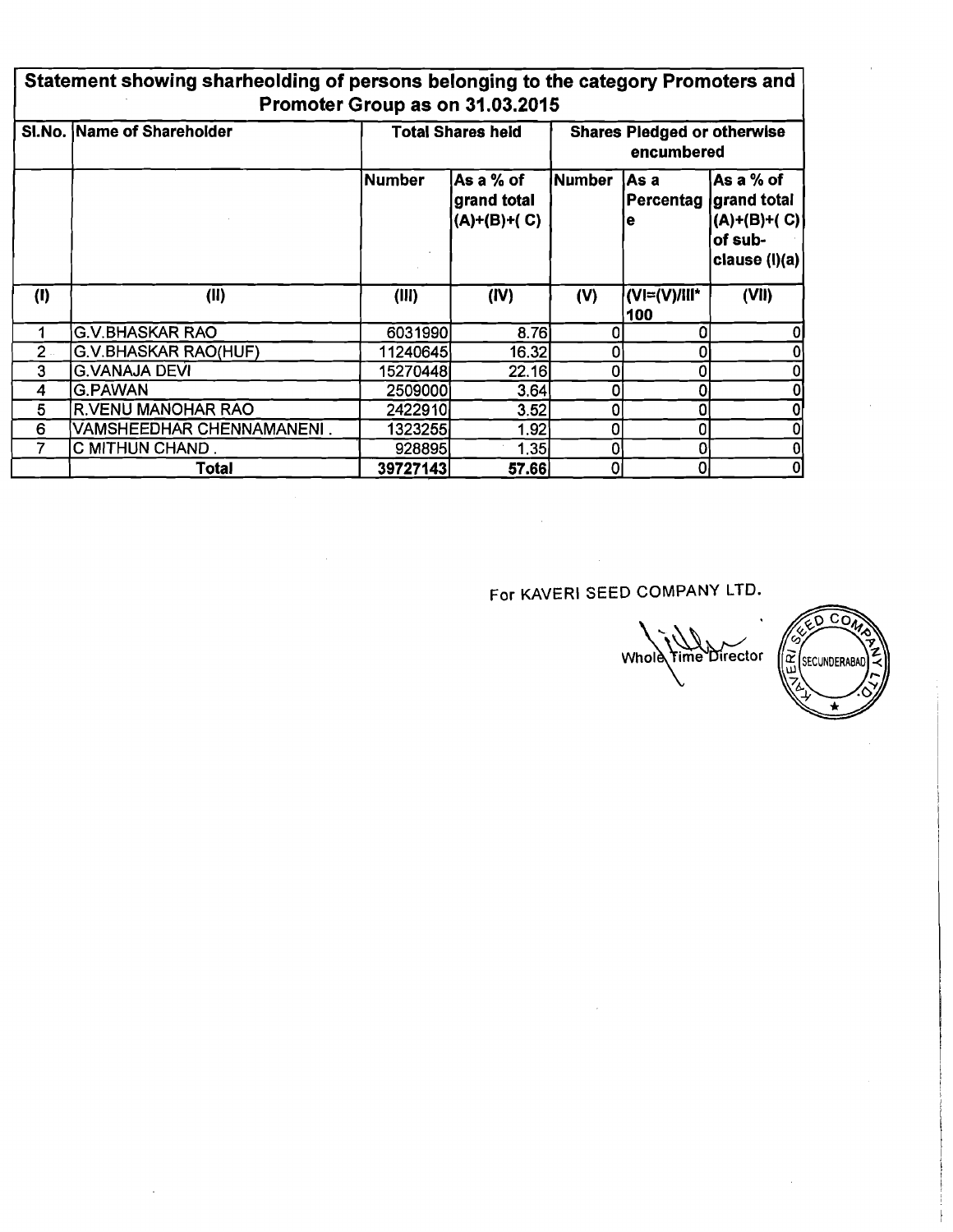### **(I)( c** ) **Statement showing shareholding of persons belonging to the category**  ' **Public** ' **and holding more than 1% of the total number of shares as on 31.03.2015**

| Sr. No. | Name of the Shareholder                      | lNo.of shares | shares as a<br>percentage of total<br>number of shares {<br>I.e. Grand total (<br>$A$ )+ ( B )+ ( C )<br>Indicated in<br>Statement at para |
|---------|----------------------------------------------|---------------|--------------------------------------------------------------------------------------------------------------------------------------------|
|         | <b>SMALLCAP WORLD FUND INC</b>               | 4130970       | 6.00                                                                                                                                       |
| 2       | <b>IDFC PREMIER EQUITY FUND</b>              | 2277235       | 3.31                                                                                                                                       |
| ∙3      | OPPENHEIMER INTERNATIONAL SMALL COMPANY FUND | 1304868       | 1.89                                                                                                                                       |
| 4       | FRANKLIN TEMPLETON INVESTMENT FUNDS          | 990028        | 1.44                                                                                                                                       |
| 5       | <b>ASHOKA PTE LTD</b>                        | 948002        | 1.38                                                                                                                                       |
|         | <b>TOTAL</b>                                 | 9,651,103     | 14.01                                                                                                                                      |

Time Director **Whole** 

 $\widetilde{\mathsf{co}}$ C) œ SECUNDERABAD Ŵ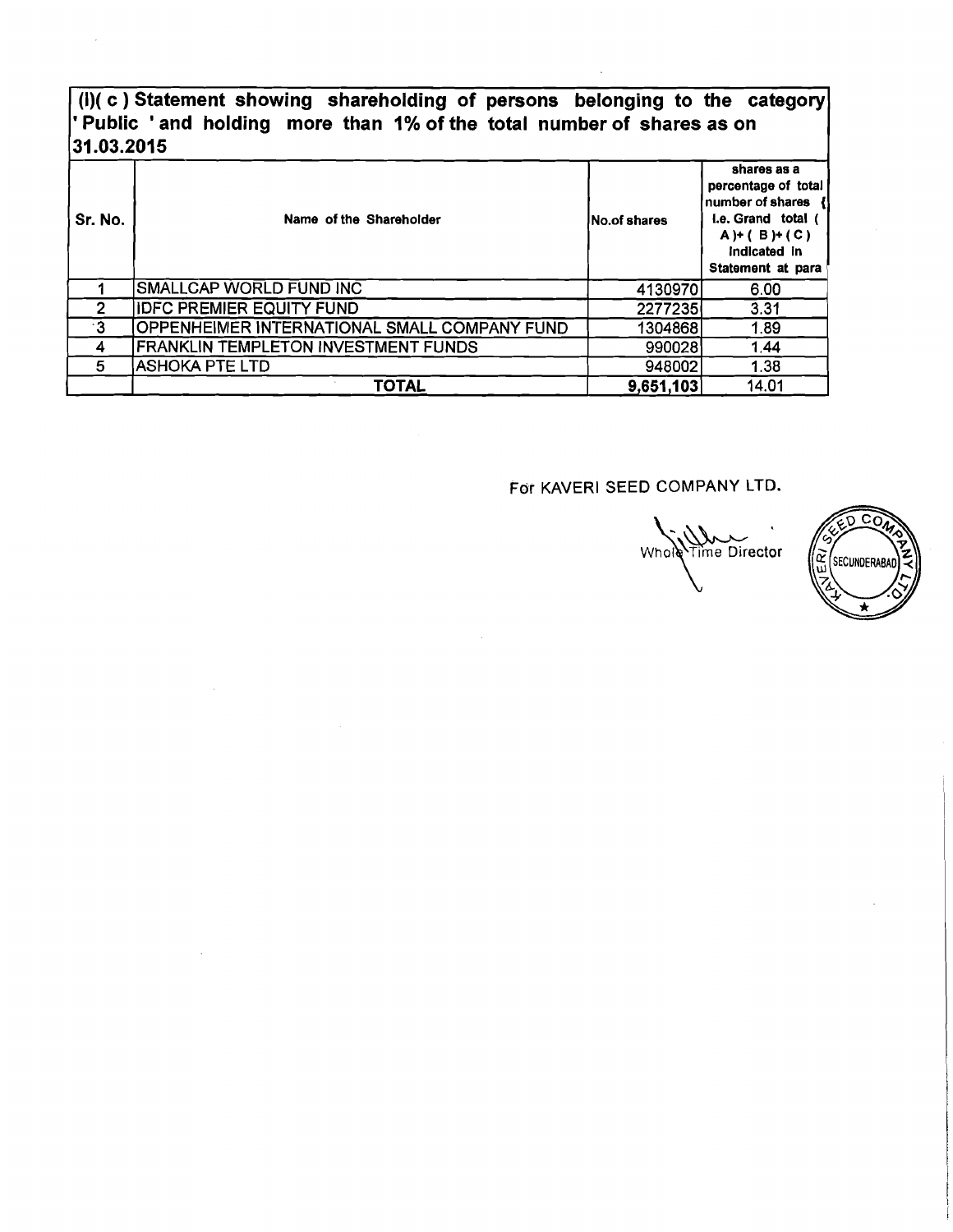$(I)(c)(ii)$  Statement showing holding of securities (including shares, warrants, convertible securities) of persons (together with PAC) belonging to the category "Public" and holding more than **5%** of the total number of shares of the company as on **31.03.2015** 

| Sr. No.      | Name(s) of the<br>shareholder(s) and<br>the Persons Acting in<br><b>Concert (PAC) with</b><br>them | <b>Number</b><br>of shares | Shares as a<br>percentage of<br>total number of<br>shares<br>{i.e., Grand<br>Total<br>$(A)+(B)+(C)$<br>indicated in<br><b>Statement at</b><br>para $(I)(a)$ | <b>Number</b><br>of<br>warrants | <b>Details of warrants</b><br>As a $%$<br>total<br>number of   converti  <br>  warrants of  <br>the<br>same class | <b>Number</b><br>of<br>ble<br>  securitie  <br>s<br>held | Details of convertible<br>securities<br>$%$ w.r.t<br>total<br>number of<br><b>convertible</b><br>securities<br>of the same<br>class | <b>Total shares</b><br>(including<br>underlying<br>shares<br>assuming full<br>conversion of<br>warrants and<br>convertible<br>securities) as a<br>% of diluted |
|--------------|----------------------------------------------------------------------------------------------------|----------------------------|-------------------------------------------------------------------------------------------------------------------------------------------------------------|---------------------------------|-------------------------------------------------------------------------------------------------------------------|----------------------------------------------------------|-------------------------------------------------------------------------------------------------------------------------------------|----------------------------------------------------------------------------------------------------------------------------------------------------------------|
|              |                                                                                                    |                            | above}                                                                                                                                                      |                                 |                                                                                                                   |                                                          |                                                                                                                                     | share capital                                                                                                                                                  |
|              | <b>SMALLCAP WORLD</b><br><b>FUND, INC</b>                                                          | 4,130,970                  | 6.00                                                                                                                                                        |                                 |                                                                                                                   |                                                          |                                                                                                                                     |                                                                                                                                                                |
| <b>TOTAL</b> |                                                                                                    | 4130970                    | 6.00                                                                                                                                                        |                                 |                                                                                                                   |                                                          | $\Omega$                                                                                                                            |                                                                                                                                                                |

| (d)     | Statement showing details of locked-in shares. |                                                     |                        |                                                                                                                                                        |  |  |
|---------|------------------------------------------------|-----------------------------------------------------|------------------------|--------------------------------------------------------------------------------------------------------------------------------------------------------|--|--|
| Sr. No. | Name of the Shareholder                        | Category Of<br>Shareholders (<br>Promoter / Public) | No of Lockin<br>shares | shares as a<br>percentage of<br>total number of<br>shares {i.e.<br>Grand total (<br>$A$ ) + (B) + (C)<br>Indicated in<br>Statement at<br>para $(1)(a)$ |  |  |
| N.A.    |                                                |                                                     |                        |                                                                                                                                                        |  |  |

 $\mathcal{A}$ 

Whole Time Director